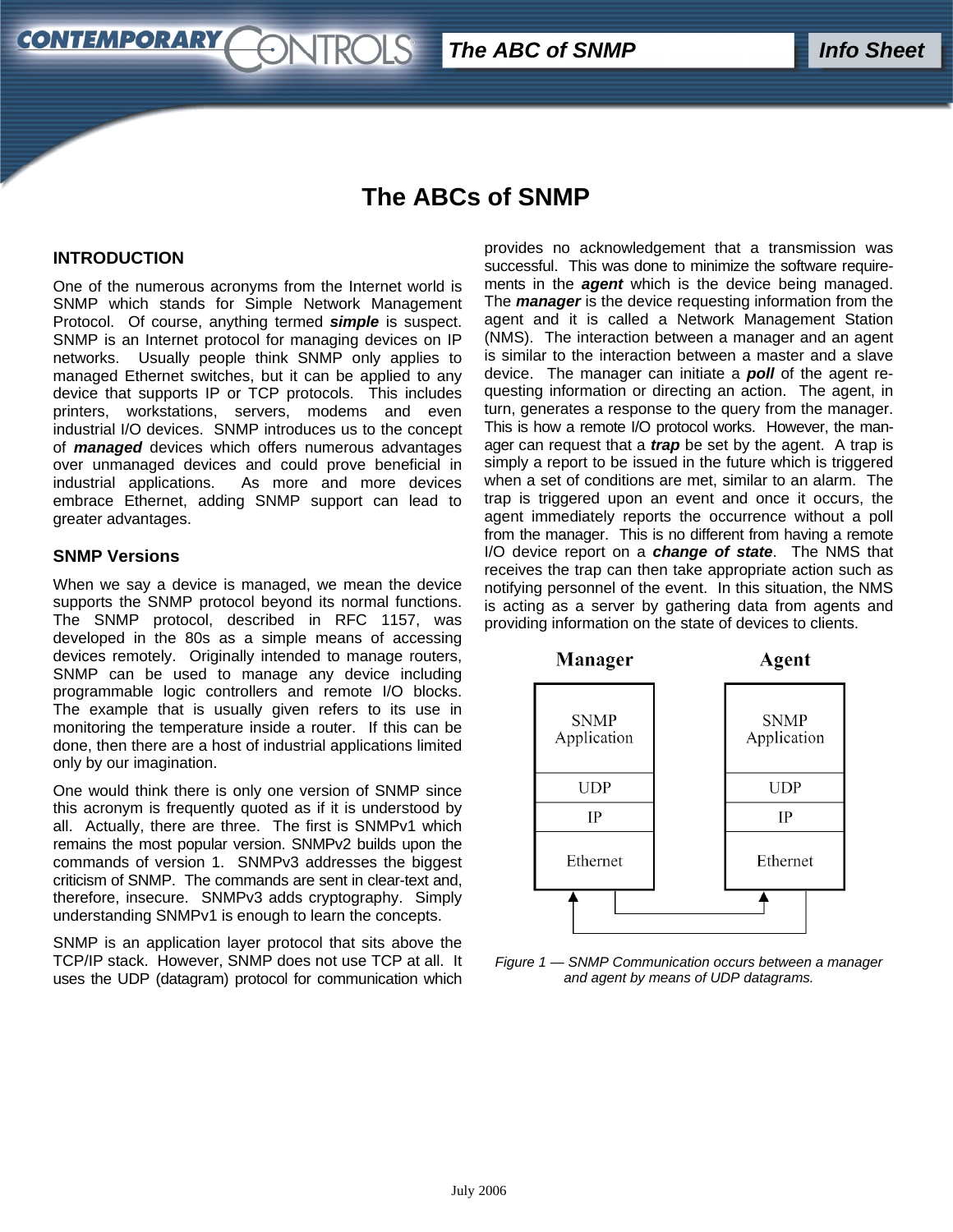Let's consider a real-world example. We have a remote pumping station with a SCADA system attached to several devices. The SCADA system is powered from an uninterruptible power supply (UPS) that has an SNMP agent. An Ethernet fiber optic link is used for communication between the remote pumping station and the main control room. An Ethernet switch, located in the pump house, connects the UPS and the SCADA system to the Ethernet link. An SNMP manager application, running on a desktop workstation located in the main control room and functioning as a NMS, instructs the agent in the pump house UPS to set a trap that will be triggered if there's a loss of main power. If this condition occurs, the agent would send a trap message back to the NMS which, in turn, pages the maintenance shop. This is a simple case in point of how SNMP can aid applications in our industry.

The beauty of SNMP is that it is indeed straightforward. There are only five commands with SNMPv1 and a total of nine for SNMPv2 and SNMPv3. The commands for SNMPv1 are listed below:

> **get get-next set get-response trap**

The additional commands for SNMPv2 and SNMPv3 are as follows:

> **get bulk notification inform report**



*Figure 2 — A manager polls an agent in a similar fashion to a master/slave protocol.* 

To understand how the commands are applied, we need to introduce an integral component in the process: the managed objects that reside in the agent.

## **MANAGED OBJECTS**

Each agent consists of a collection of managed objects that explain the capabilities and behavior of the agent in an abstract form. This is no different from the method by which a DeviceNet device is described by a collection of objects. The objects supported by a DeviceNet limit switch differ from that of a DeviceNet pneumatic manifold block; however, all DeviceNet devices support some common objects. This is the same situation with agents. All SNMP agents must support a common set of managed objects, called a Management Information Base (MIB). But an agent must support, at a minimum, what is defined in RFC 1213: MIB-2.

You might ask what happened to MIB-1? In the everchanging Internet world, MIB-2 superseded MIB-1. Before we examine the details of MIB-2, we need to understand the structure and naming convention of MIBs. The Structure of Management Information (SMI) is described in RFC 1155. First, we will study the naming convention for managed objects and the MIBs themselves, which are simply a collection of managed objects. The term to identify an object is simply the Object ID (OID).

## **OBJECT ID**

Managed objects within an agent are organized into a treelike hierarchy similar to the way files and folders are used to represent the contents of a hard disk. In fact, some NMS software displays the management objects in a graphical fashion as if they were indeed files. However, the nomenclature is different. Managed objects are identified as a series of integers separated by dots representing the nodes on a tree. Naming begins at the root, followed by branches and ending in leaves. Let me give an example. In FIG. 3 on the next page you will see the tree structure for finding MIB-2. It begins at the root on the left. There are three branches, but we are interested only in iso(1). From iso(1) we have three more branches, but we are only interested in org(3). Next there are six more branches, but we follow dod(6). From this branch we go to internet(1). At this node we are at the base of all SNMP MIBs. The short form for representing where we are is 1.3.6.1 or we could say iso.org.dod.internet.

At this point we could follow either mgmt(2) or private(4) branches. If we follow the mgmt(2) branch, we will find standard MIBs. If we follow the private(4) branch, we will find vendor-specific MIBs. This is where a vendor can register unique products with corresponding unique management information. For example, a UPS would have much different information to share than an Ethernet switch. We will follow the mgmt branch and locate MIB-2 which is at 1.3.6.1.2.1 or you could simply say mgmt(1) which uniquely identifies its location.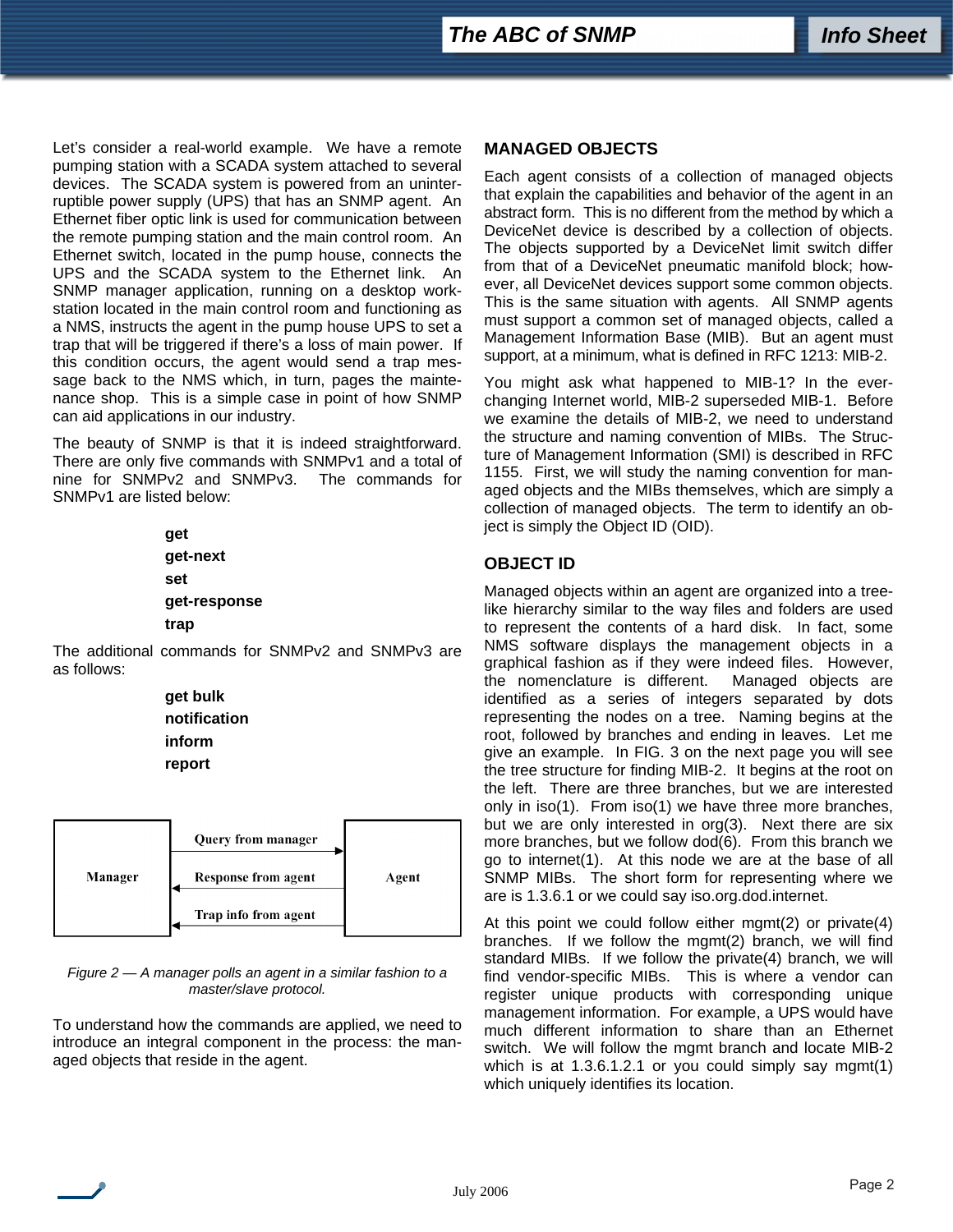## *The ABC of SNMP*



*Figure 3 — The identification of objects follows a hierarchical structure.* 

We have found MIB-2, but we do not know the location of the individual managed objects. It's best to remember that MIB-2 is a collection of objects and each object description is identified in RFC 1213. If we study RFC 1213, we will learn there are ten managed object groups in MIB-2 as explained below.

The first object group is system. The system group lets you enter the physical location of the device, the name of the device and who is responsible for the device. Therefore, if the device is queried by a management system, it could say it was tagged UPS-1, located in the pump house and if there is trouble to call Randy in the Instrument Shop. Another attribute of this object is uptime. It will continue to accumulate time until it is unpowered.

#### The 10 Managed Object Groups in MIB-2

| $\text{mib-2}$ |          | system           | ; General information about device for administrative purposes |
|----------------|----------|------------------|----------------------------------------------------------------|
| mib-2          |          | interfaces       | ; Keeps track of each interface on device                      |
| $\text{mib-2}$ | 3        | at               | ; Address translation (only for backward compatibility)        |
| $\text{mib-2}$ | 4        | 1P               | ; Tracks IP (Internet Protocol) aspects                        |
| mib-2          |          | icmp             | ; Tracks ICMP (Internet Control Message Protocol) aspects      |
| $\mu$ ib-2     | $^{(2)}$ | tcp              | ; Tracks TCP (Transmission Control Protocol) aspects           |
| $\text{mib-2}$ |          | udp              | ; Tracks UDP (User Datagram Protocol) aspects                  |
| mib-2          | -8       | egp              | ; Tracks EGP (Exterior Gateway Protocol) aspects               |
| $\mu$ ib-2     | 9        | (no longer used) |                                                                |
| $\text{mib-2}$ | 10       | transmission     | ; Currently not used                                           |
| $\text{mib-2}$ | 11       | snmp             | ; Tracks SNMP (Simple Network Management Protocol) aspects     |
|                |          |                  |                                                                |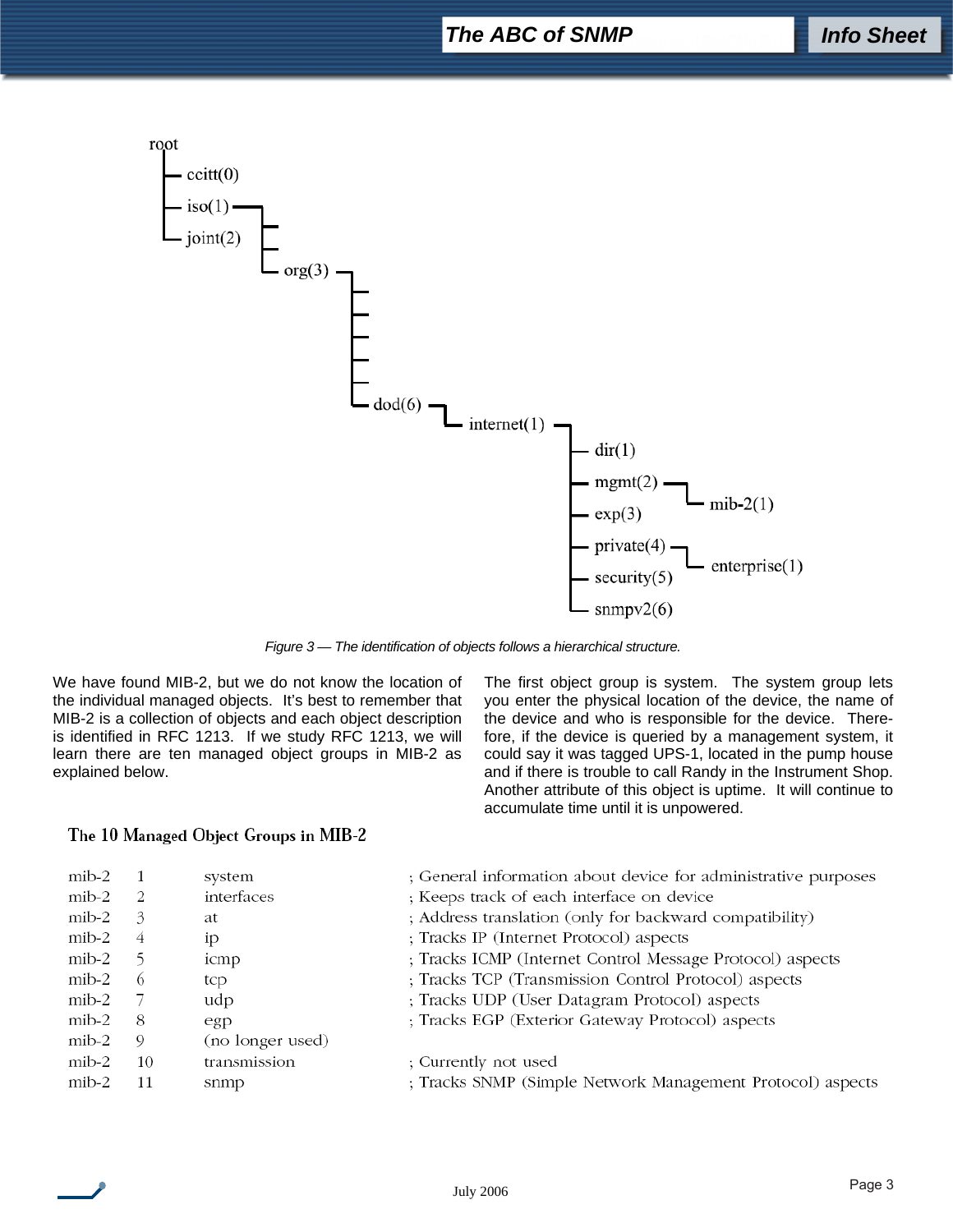### **SETTING TRAPS**

As mentioned before, a trap is an exception report similar to a change-of-state response from an I/O device. The manager establishes the trap in an agent. The agent monitors the situation and only reports to the manager if the trap is tripped. There are seven generic traps, but one is reserved for vendors for their specific application. The traps are as follows:

#### **Generic Trap**

*Name, Number and Definition* 

#### **coldStart (0)**

Indicates that the agent has rebooted. All management variables will be reset; specifically, Counters and Gauges will be reset to zero (0). When a device is powered on, it sends this trap to its trap destination.

#### **warmStart (1)**

Indicates that the agent has reinitialized itself. None of the management variables will be reset.

#### **linkDown (2)**

Sent when an interface on a device goes down and identifies which interface.

#### **linkUp (3)**

Sent when an interface on a device comes back up and identifies which interface.

#### **authenicationFailure(4)**

Indicates that someone has tried to query the agent with an incorrect password.

#### **egpNeighborLoss (5)**

Indicates that an Exterior Gateway Protocol (EGP) neighbor has gone down.

#### **enterpriseSpecific (6)**

Indicates that the trap is vendor specific.

As seen from the trap list, a much simpler approach can be taken to monitoring a device in the field besides polling. For example, a coldstart could indicate some unauthorized activity in the field that triggered the trap. The use of traps is no different from having the benefit of a remote annunciator in the field but without the added expense. By studying the vendor specific traps that are available from a particular product, more ingenious reporting is possible.

#### **CONFIGURATION**

Before commissioning a managed device in the field, its agent must be configured. This is not unlike the commissioning needed before installing a DeviceNet limit switch or photoeye. With DeviceNet, you would use some tool or a program running on a laptop PC. Some devices will have a serial port that will support an ASCII terminal. If a terminal is unavailable, you could run a terminal emulation program on a PC. The advantage of this approach is that your network does not need to be up in order to commission the device. The second approach is to run a Telnet session over Ethernet. Of course, to do this the device must have its IP address already assigned. The screen on the PC will look the same but the network needs to be running. However, you could commission the device remotely from the control room with Telnet. In both of these cases, text screens are provided and the operator simply needs to fill in the blanks. The third approach is to use a web browser. This assumes that the managed device will serve up a web page for commissioning. With web technology, the screens are more colorful and data input is not restricted to simple command lines. Any of these approaches is possible but what data must be entered?

There are several parameters that must be set in the agent. The agent will consume an IP address for it to function as a management port. You might want to name the device, indicate its physical location and identify the person responsible for the device. You can even append a password to protect your settings. If traps are to be used, you need to identify the IP addresses of the managers that will receive the traps. There is usually space to list several IP addresses. What is significant here is that you need to know all this information before commissioning and to be careful not to reassign the master IP addresses, otherwise the traps will fail to find a manager. It would be a good idea to document all these parameters so a replacement device can be properly configured before putting the unit into service.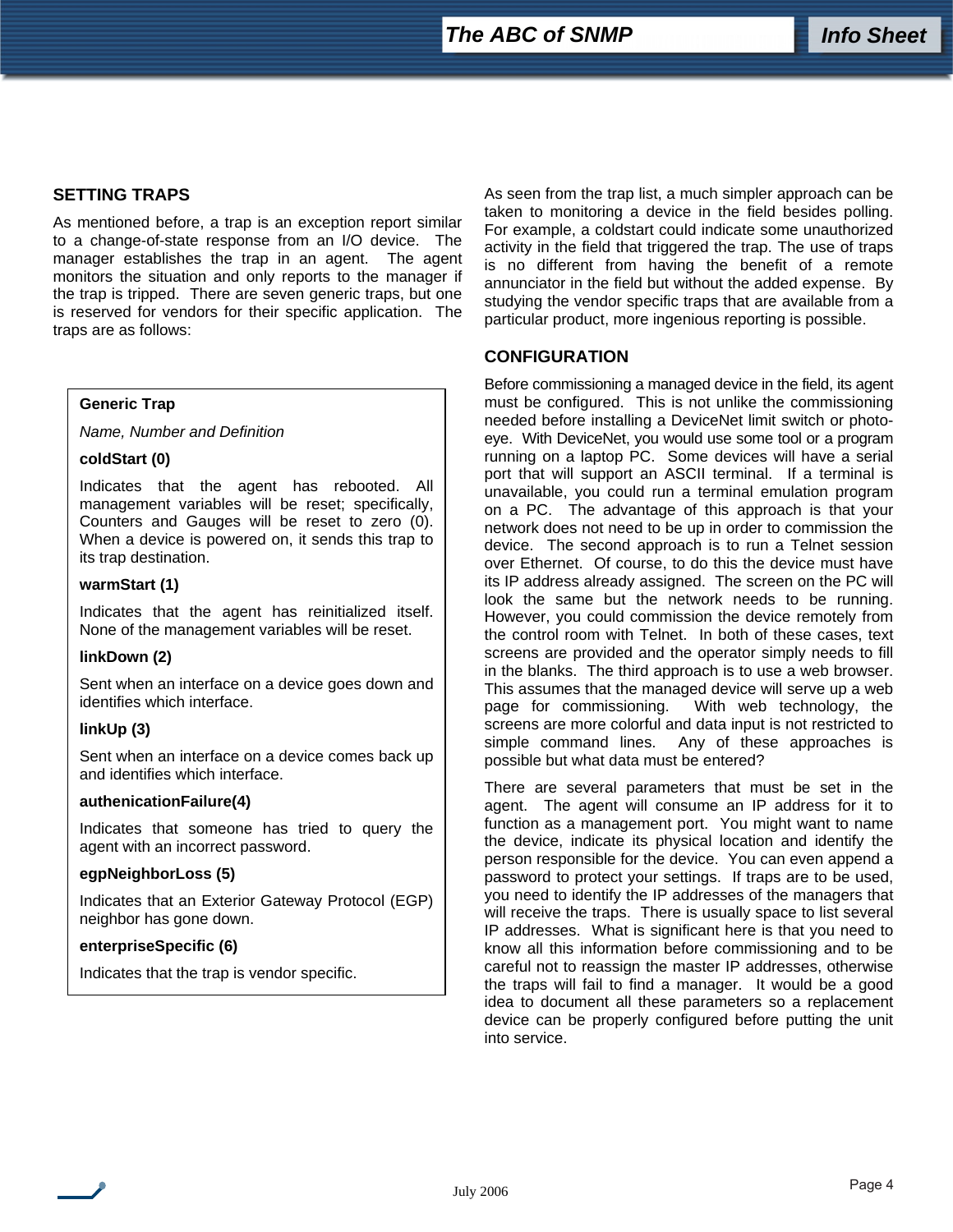#### **MANAGERS**

Most of the discussion has been about agents and little about network management software. Command line programs can be used to poll agents and view responses, but the process is tedious since the operator needs to fully understand the structure of MIBs and each object's syntax. There are several commercial software packages and some freeware packages that will poll agents, set traps and receive and display trap responses while providing a more convenient user interface. Since SNMP was developed before the Worldwide Web protocols were developed, much of the data that is displayed is text-based. Later versions of network management software take advantage of Windows functionality and provide more versatility such as trending. It will take an operator some time to learn the intricacies of the program but from one workstation, an operator can view all SNMP compatible devices.



#### *Figure 4 — Typical manager screen.*